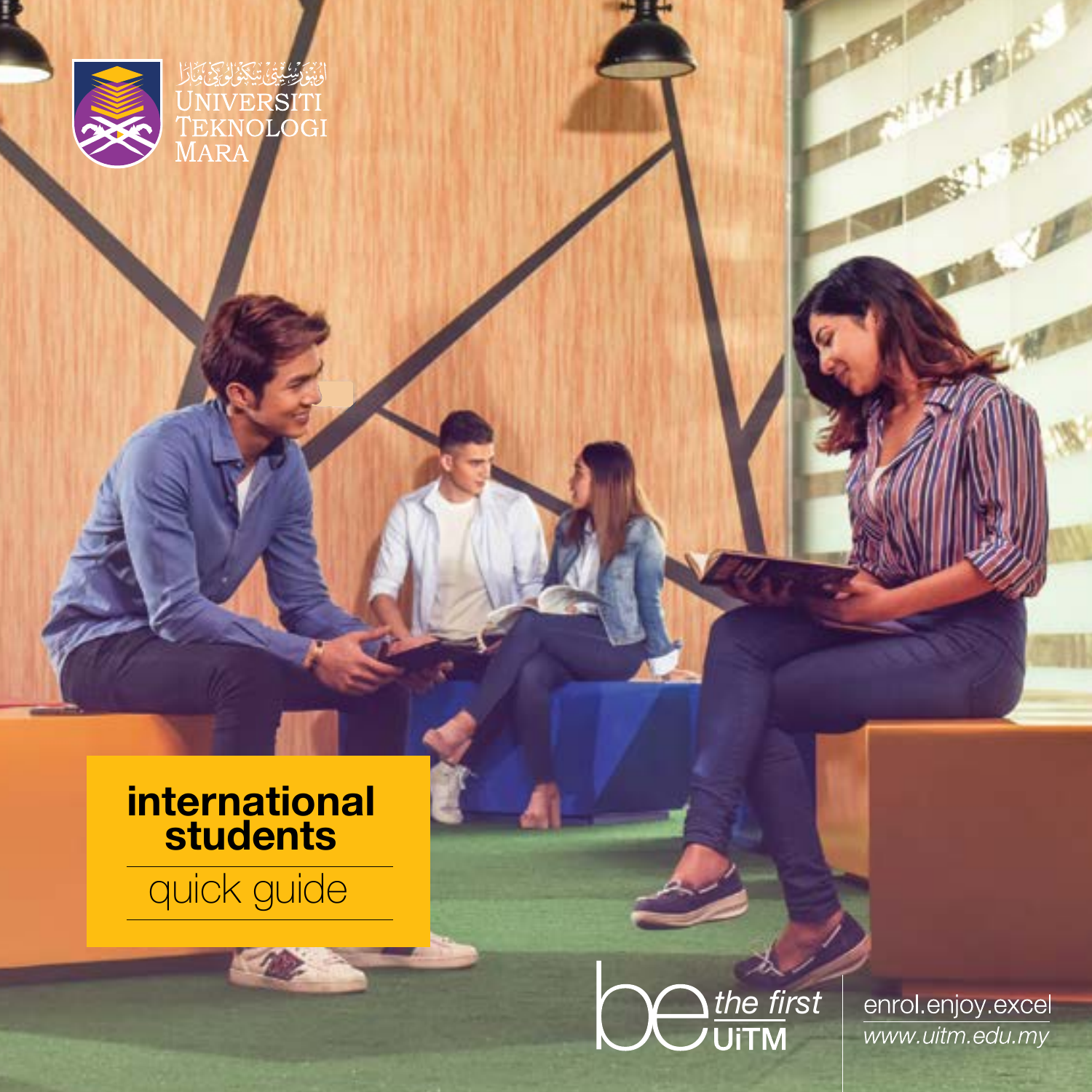#### UiTM at a glance **13** autonomous state campuses 21 satellite<br>campuses Universiti Teknologi MARA (UiTM) is a public university, with its main campus in Shah Alam, the state capital of Selangor, just 28 kilometres west of the country's capital, Kuala Lumpur. 17,000 academic and Established in 1956, UiTM today has expanded to become a non-academic staff university of international repute. The largest higher education institution in Malaysia, UiTM offers extensive physical infrastructure, qualified academic and non-academic staff support and massive 500 quality student population. With one main campus, 13 autonomous programmes state campuses and 21 satellite campuses supported by 17,000 academic and non-academic staff, UiTM offers 500 quality 199,000 students programmes ranging from foundation to postgraduate levels. Home to about 150,000 students, both local and international, UiTM stands out as one of the most popular higher education destinations in Malaysia. WHY 1 A premier teaching university with a comprehensive range of disciplines **UiTM?** 2 Excellent facilities and strategically located close to Kuala Lumpur 3 Experienced academics and unparalleled teaching facilities *Menara S&T* $\varDelta$ Affordable tuition fees ranging from USD 3,000 – USD 13,000 for the whole duration of study *(subject to periodic review)* ANIKAL **THE REE** 2 2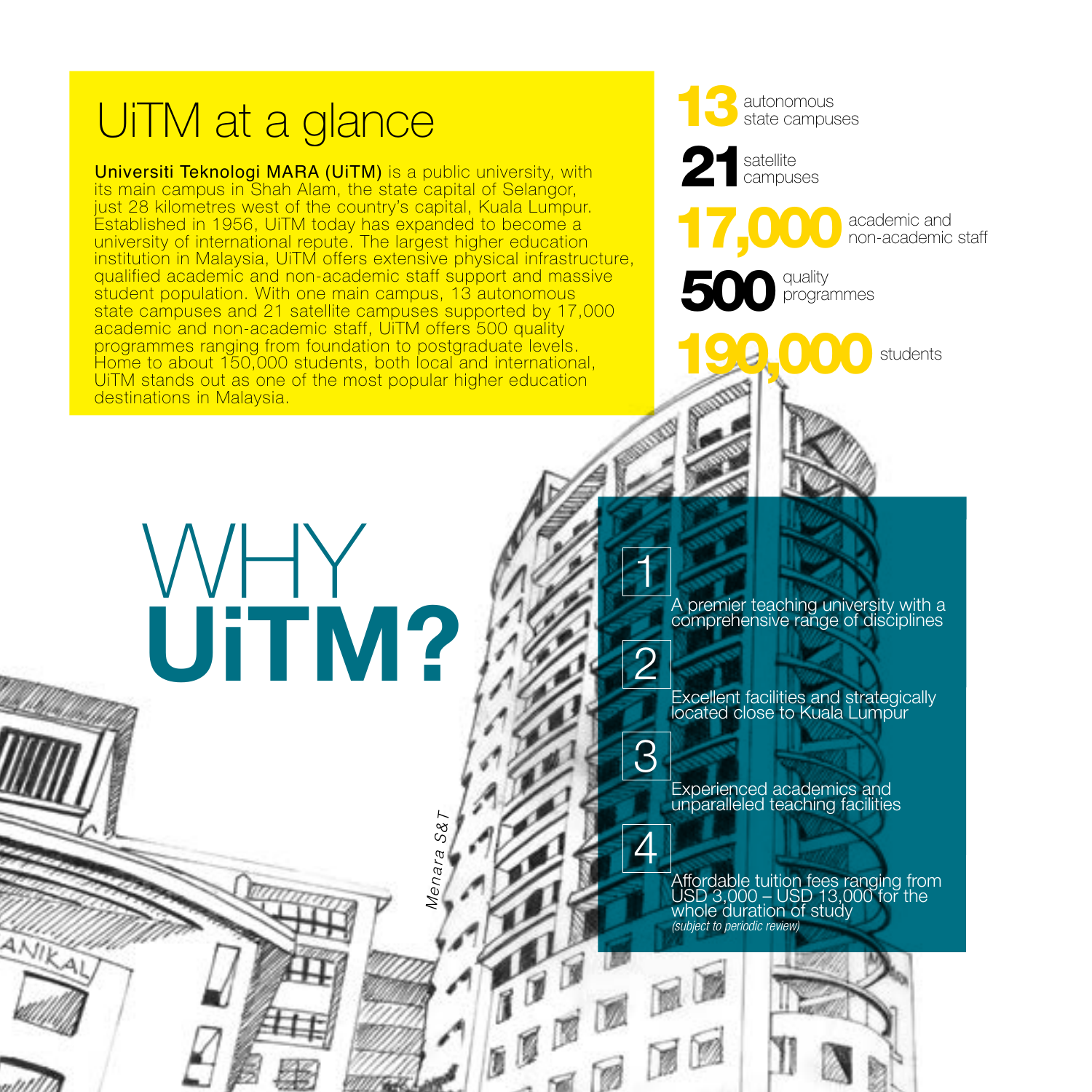### QS World University Ranking by Faculty Area, UiTM

*(based on 2018 result)* 



## Ranking

For 2018 QS World University Ranking assessment, UiTM achieved a score of 77% and is among the top 2.8% universities in the world.

In terms of QS Ranking by Faculty Area, UiTM is ranked in the Top 239 for Arts & Humanities, Top 180 for Engineering & Technology and Top 198 for Social Science and Management. Specifically, 13 subjects have been ranked under QS World University Ranking by Subjects, namely :

Architecture / Built Environment, Art and Design, Chemical Engineering, Mechanical Engineering, Electrical Engineering, Computer Science & Information Systems, Agriculture and Forestry, Medicine, Pharmacy and Pharmacology, Chemistry, Accounting & Finance, Education and Business Management & Administration.

*> All courses are accredited by Malaysian Qualifications Agency (MQA)*



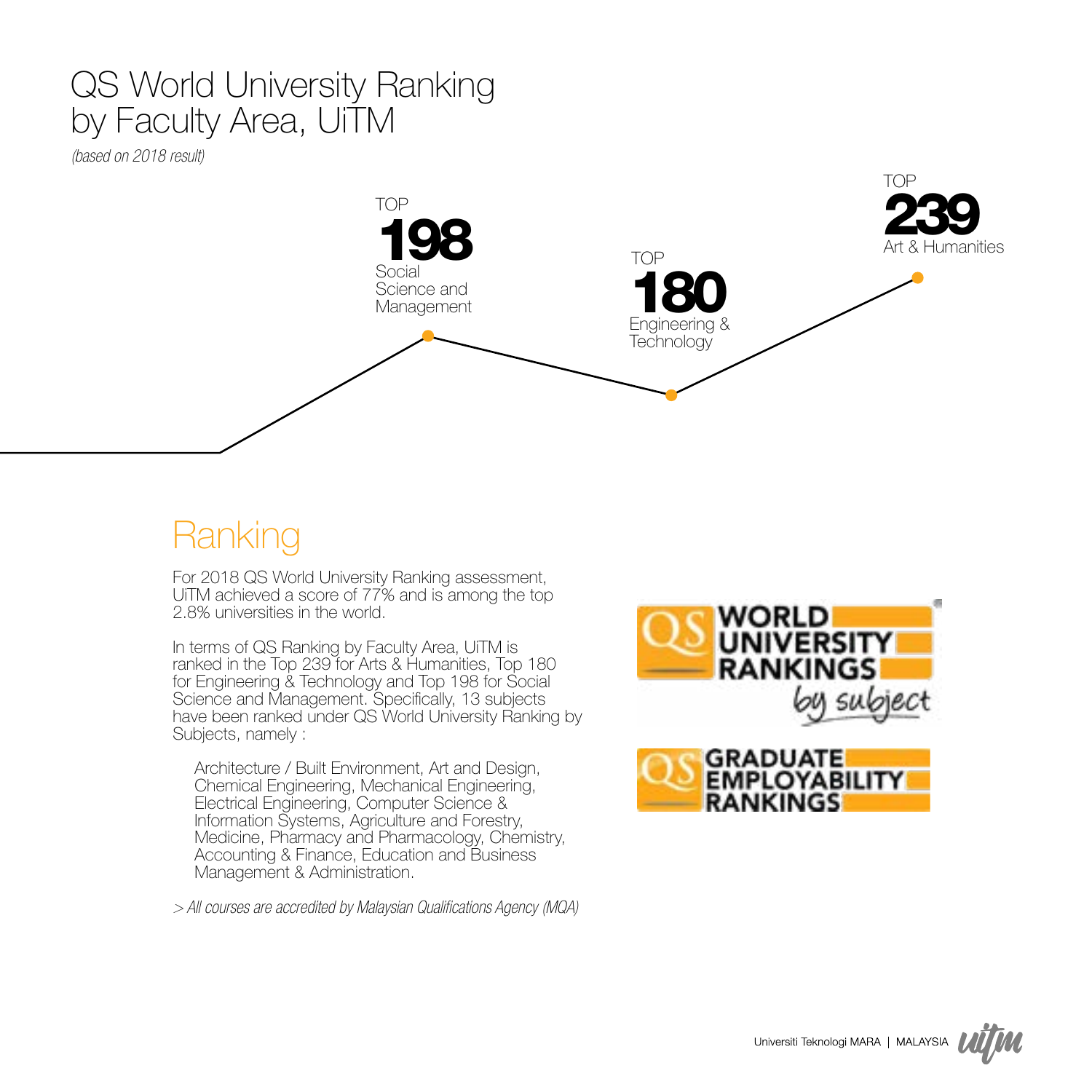### Application Procedure for International Students

Application for research programmes is open throughout the year. The advertisement for coursework and mixed mode programmes for Semester 1 (March) intake is in September and for Semester 2 (September) intake is in March.

#### Application Guidelines (just three easy steps)



#### Processing Fees:

Foreign applicants: USD50 Fees for foreign applicants should be paid using \*Bank Transfer/Internet Banking or Telegraph Transfer made payable to:

#### Bank BANK ISLAM MALAYSIA BERHAD

City / State of Bank SHAH ALAM, SELANGOR DARUL EHSAN

SWIFT Code **BIMBMYKL** 

Account No. 12177010001054

Amount RM150.00 *(For International applicants RESIDING in MALAYSIA)*

**USD50.00**  *(For international applicants NOT RESIDING in MALAYSIA)*

Receiving Bank Bank Islam Malaysia Berhad

*(credit card or cash payments are not acceptable)\**

Scan the swift code receipt/slip with the applicant's full name, passport number, type of programme (research or coursework) and e-mail to:

#### *uitmpostgraduateadmission@gmail.com*

*(Note: All applicants MUST fulfil the above criteria to facilitate easy processing and speedy response)*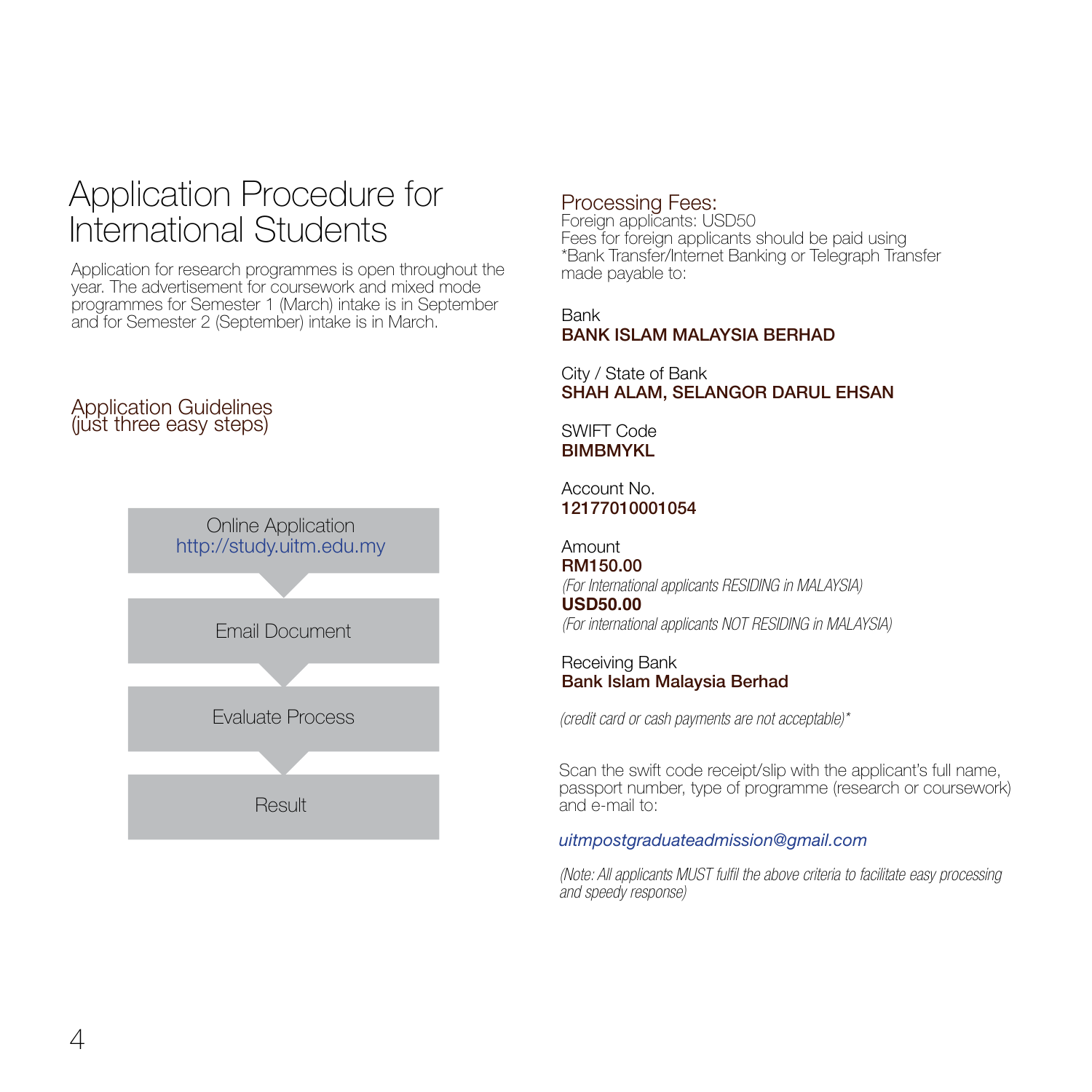# Science & Technology

| <b>Field</b>                   | Area of study                                                     | <b>Duration</b><br>(Semester) | Fees (Total) | Program<br>code | <b>MUET</b>   | <b>IELTS</b>      | <b>TOEFL</b>               |
|--------------------------------|-------------------------------------------------------------------|-------------------------------|--------------|-----------------|---------------|-------------------|----------------------------|
|                                | Geographical Information Science (Master by Coursework)           | $\mathbf{2}$                  | RM14,660     | AP720           |               |                   |                            |
|                                | Property Investment (Master by Coursework)                        | 3                             | RM17,630     | AP725           |               |                   |                            |
|                                | Urban Development And Management (Master by Coursework)           | $\overline{2}$                | RM14,660     | AP771           |               |                   |                            |
|                                | Architecture (Master by Coursework)                               | $\overline{4}$                | RM23,600     | AP773           |               |                   |                            |
|                                | Integrated Construction Project Management (Master by Coursework) | 3                             | RM17,330     | AP776           | <b>BAND 3</b> | BAND <sub>5</sub> | IBT: 35-45<br>CBT: 107-131 |
| ARCHITECTURE,                  | Heritage And Conservation Management (Master by Coursework)       | 3                             | RM15,830     | AP777           |               |                   | Paper Based: 417-450       |
| PLANNING &<br><b>SURVEYING</b> | Master of Science Urban Space Design (Master by Coursework)       | 3                             | RM15,830     | AP778           |               |                   |                            |
|                                | Facilities Management (Master by Coursework)                      | 3                             | RM15,830     | AP779           |               |                   |                            |
|                                | Built Environment (Master by Research)                            | 3                             | RM17,560     | AP781           |               |                   |                            |
|                                | Science in Green Architecture (Master by Mixed Mode)              | 3                             | RM18,700     | AP763           |               |                   |                            |
|                                | Built Environment (PhD)                                           | 6                             | RM39,570     | AP991           |               | <b>BAND</b>       | IBT: 46-59<br>CBT: 133-169 |
|                                | Design and Built Environment (PhD by Mixed Mode)                  | 6                             | RM39,500     | AP992           | BAND 4        | 5.5               | Paper Based: 453-496       |
|                                | Textiles (Master by Mixed Mode)                                   | 3                             | RM15,830     | AS720           |               |                   |                            |
|                                | Applied Microbiology (Master by Mixed Mode)                       | 3                             | RM15,830     | AS724           |               |                   |                            |
|                                | Environmental Technology (Master by Coursework)                   | 3                             | RM16,430     | AS728           |               |                   |                            |
|                                | Food Science And Technology (Master by Coursework)                | 3                             | RM15.830     | AS746           |               |                   |                            |
|                                | Environmental Science And Technology (Master by Research)         | 3                             | RM17,430     | AS758           |               |                   |                            |
|                                | Applied Biology (Master by Coursework)                            | 3                             | RM15,700     | AS730           |               |                   |                            |
|                                | Applied Biology (Master by Research)                              | 3                             | RM17,430     | AS751           |               |                   |                            |
|                                | Biology (Master by Research)                                      | 3                             | RM17,560     | AS750           |               |                   |                            |
|                                | Food Science And Technology (Master by Research)                  | 3                             | RM17,560     | AS752           |               |                   |                            |
| <b>APPLIED SCIENCES</b>        | Molecular Biology (Master by Research)                            | 3                             | RM17,560     | AS753           | <b>BAND 3</b> |                   | IBT: 35-45<br>CBT: 107-131 |
|                                | Wood Science And Technology (Master by Research)                  | 3                             | RM17.560     | AS754           |               | <b>BAND 5</b>     | Paper Based: 417-450       |
|                                | Bio Resources Technology (Master by Research)                     | 3                             | RM17,560     | AS755           |               |                   |                            |
|                                | Chemistry (Master by Research)                                    | 3                             | RM17,560     | AS756           |               |                   |                            |
|                                | Applied Chemistry (Master by Research)                            | 3                             | RM17,560     | AS757           |               |                   |                            |
|                                | Physics (Master by Research)                                      | 3                             | RM17,560     | AS759           |               |                   |                            |
|                                | Applied Physics (Master by Research)                              | 3                             | RM17,560     | AS760           |               |                   |                            |
|                                | Polymer Science And Technology (Master by Research)               | 3                             | RM17,560     | AS761           |               |                   |                            |
|                                | Material Science And Technology (Master by Research)              | 3                             | RM17,560     | AS762           |               |                   |                            |
|                                | Textile Science And Technology (Master by Research)               | 3                             | RM17,560     | AS763           |               |                   |                            |
|                                | Science (PhD)                                                     | 6                             | RM39,570     | AS950           |               |                   |                            |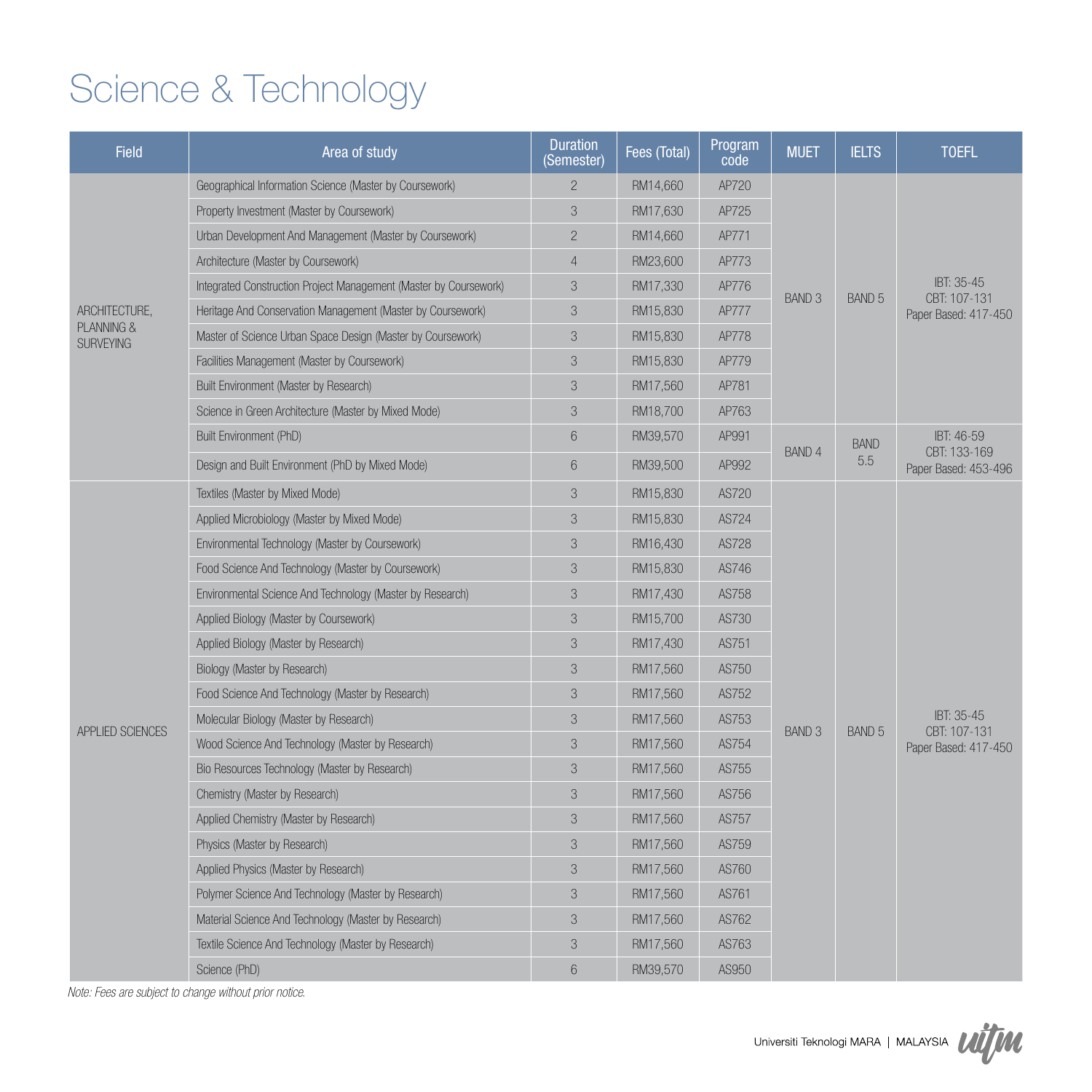| <b>Field</b>              | Area of study                                                                 | <b>Duration</b><br>(Semester) | Fees (Total) | Program<br>code | <b>MUET</b>   | <b>IELTS</b> | <b>TOEFL</b>                                       |
|---------------------------|-------------------------------------------------------------------------------|-------------------------------|--------------|-----------------|---------------|--------------|----------------------------------------------------|
|                           | Agronomy (Master, Mixed Mode)                                                 | $\mathcal{P}$                 | RM14,570     | AT732           |               |              |                                                    |
|                           | Agribusiness (Master, Mixed Mode)                                             | $\overline{c}$                | RM14.570     | AT733           |               |              |                                                    |
|                           | Crop Protection (Master, Mixed Mode)                                          | $\overline{2}$                | RM14,570     | AT734           |               |              |                                                    |
| PLANTATION &              | Plantation Industry Management (Master, Mixed Mode)                           | $\overline{2}$                | RM14,570     | AT735           |               |              | IBT: 35-45<br>CBT: 107-131<br>Paper Based: 417-450 |
| AGRO<br><b>TECHNOLOGY</b> | Plant Biotechnology (Master, Mixed Mode)                                      | $\overline{2}$                | RM14,570     | AT736           | <b>BAND 3</b> | BAND 5       |                                                    |
|                           | Science (Master by Research)                                                  | 3                             | RM17,560     | AT750           |               |              |                                                    |
|                           | Plantation Industry Management (Master by Coursework)                         | 3                             | RM16,420     | AT770           |               |              |                                                    |
|                           | Science (PhD)                                                                 | $6\phantom{.}6$               | RM39,570     | AT950           |               |              |                                                    |
|                           | Applied Statistics (Master by Coursework)                                     | 3                             | RM16,430     | <b>CS702</b>    |               |              |                                                    |
|                           | Computer Science (Master by Coursework)                                       | 3                             | RM15,830     | <b>CS707</b>    |               |              |                                                    |
|                           | Computer Science In Language Computing Technology (Master, Mixed Mode)        | 3                             | RM15,830     | CS717           |               |              |                                                    |
|                           | Computer Science (Web Technology) (Master by Coursework)                      | 3                             | RM16,130     | CS727           |               |              |                                                    |
|                           | Information System (Intelligent Systems) (Master by Coursework)               | 3                             | RM16,430     | CS733           |               |              |                                                    |
|                           | Strategic Information Systems with Business Management (Master by Coursework) | 3                             | RM16,430     | <b>CS737</b>    |               |              |                                                    |
|                           | Computer Science (Master by Research)                                         | 3                             | RM17,560     | CS750           |               |              |                                                    |
|                           | Computer Networking (Master by Coursework)                                    | 3                             | RM16,430     | <b>CS708</b>    |               |              |                                                    |
|                           | Information Technology (Master by Coursework)                                 | 3                             | RM16,130     | <b>CS770</b>    |               |              |                                                    |
|                           | Information Technology (Master by Research)                                   | 3                             | RM17,560     | CS751           |               |              |                                                    |
| <b>COMPUTER &amp;</b>     | Quantitative Sciences (Master by Coursework)                                  | 3                             | RM16,430     | CS771           | <b>BAND 3</b> | BAND 5       | IBT: 35-45<br>CBT: 107-131<br>Paper Based: 417-450 |
| MATHEMATICAL              | Applied Mathematics (Master by Coursework)                                    | $\overline{c}$                | RM14,660     | CS773           |               |              |                                                    |
| <b>SCIENCES</b>           | Mathematics (Master by Research)                                              | 3                             | RM17,560     | CS752           |               |              |                                                    |
|                           | Statistics (Master by Research)                                               | 3                             | RM17,560     | CS753           |               |              |                                                    |
|                           | Decision Science (Master by Research)                                         | 3                             | RM17,560     | CS754           |               |              |                                                    |
|                           | Actuarial Science (Master by Research)                                        | 3                             | RM17,560     | CS755           |               |              |                                                    |
|                           | Data Science (Master by Coursework)                                           | 3                             | RM32,030     | <b>CS779</b>    |               |              |                                                    |
|                           | Computer Science (PhD)                                                        | $6\phantom{.}6$               | RM39,570     | <b>CS950</b>    |               |              |                                                    |
|                           | Information Technology (PhD)                                                  | $6\phantom{.}6$               | RM39,570     | CS951           |               |              |                                                    |
|                           | Mathematic (PhD)                                                              | $6\phantom{1}6$               | RM39,570     | CS952           |               |              |                                                    |
|                           | Statistics (PhD)                                                              | $6\phantom{1}6$               | RM39,570     | CS953           |               |              |                                                    |
|                           | Decision Science (PhD)                                                        | $6\phantom{1}6$               | RM39,570     | CS954           |               |              |                                                    |
|                           | Actuarial Science (PhD)                                                       | 6<br>RM39,570<br>CS955        |              |                 |               |              |                                                    |
|                           | Dental Science (MDSC) (Master by Research)                                    | 3                             | RM27,560     | <b>DS750</b>    |               |              |                                                    |
|                           | Orthodontics (PhD)                                                            | 8                             | RM193,780    | <b>DS931</b>    |               |              | IBT: 60-78                                         |
| <b>DENTISTRY</b>          | Periodontology (PhD)                                                          | 8                             | RM193,780    | <b>DS932</b>    | <b>BAND 4</b> | BAND 6       | CBT: 171-211                                       |
|                           | Prosthodontics (PhD)                                                          | 8                             | RM193,780    | <b>DS933</b>    |               |              | Paper Based: 498-546                               |
|                           | Dentistry (PhD)                                                               | 8                             | RM54,540     | <b>DS950</b>    |               |              |                                                    |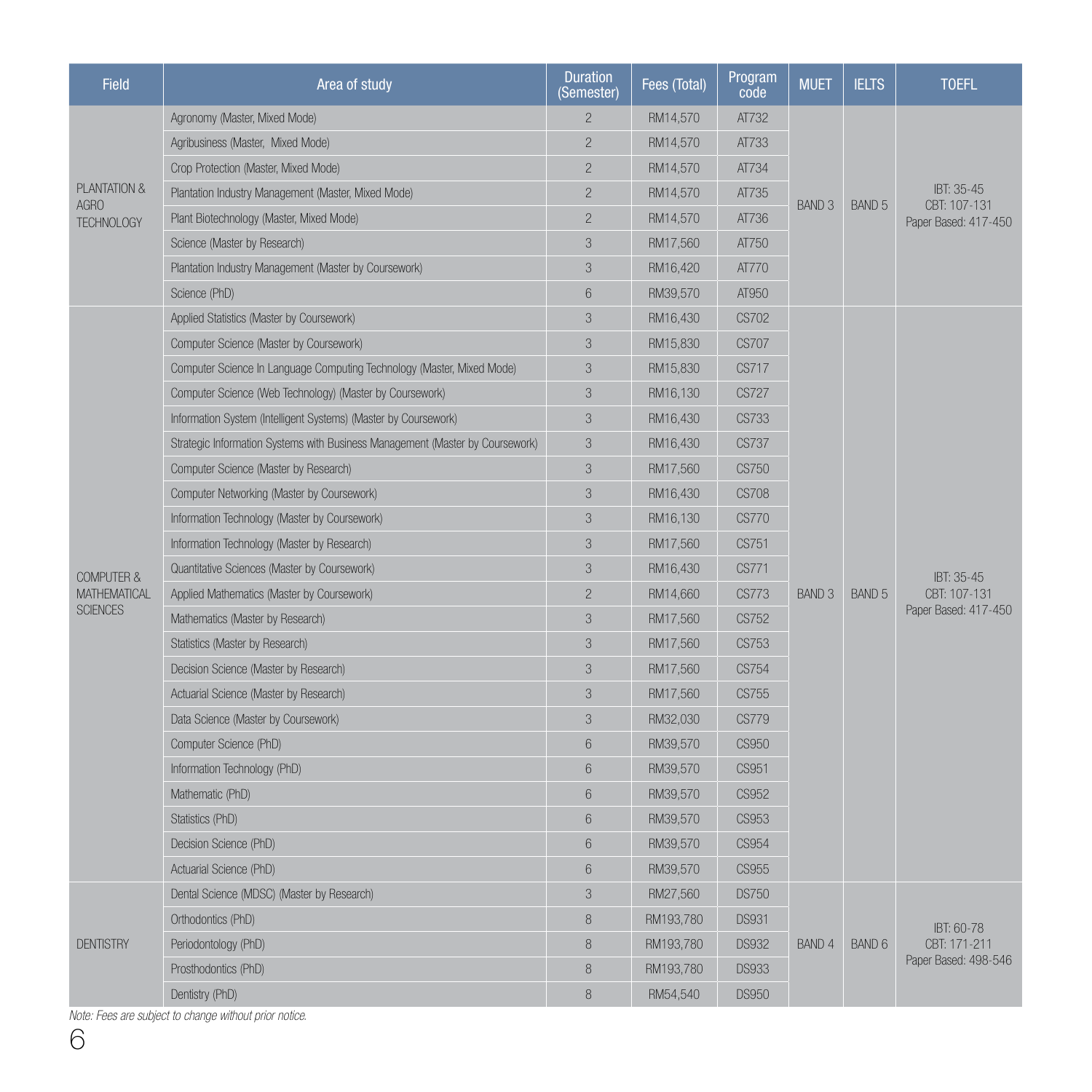| <b>Field</b>                            | Area of study                                                          | <b>Duration</b><br>(Semester) | Fees (Total) | Program<br>code | <b>MUET</b>       | <b>IELTS</b>      | <b>TOEFL</b>                                       |
|-----------------------------------------|------------------------------------------------------------------------|-------------------------------|--------------|-----------------|-------------------|-------------------|----------------------------------------------------|
|                                         | Telecommunication And Information Engineering (Master by Coursework)   | 3                             | RM17,330     | EE700           |                   |                   | IBT: 35-45                                         |
| <b>ELECTRICAL</b><br><b>ENGINEERING</b> | Electrical Engineering (Master by Research)                            | 3                             | RM17,560     | EE750           | <b>BAND 3</b>     | BAND <sub>5</sub> | CBT: 107-131                                       |
|                                         | Electrical Engineering (PhD)                                           | 6                             | RM39,570     | EE950           |                   |                   | Paper Based: 417-450                               |
| CHEMICAL                                | Chemical Engineering (Master by Research)                              | 3                             | RM17,560     | EH750           | BAND <sub>3</sub> | BAND 5            | IBT: 35-45<br>CBT: 107-131<br>Paper Based: 417-450 |
| <b>ENGINEERING</b>                      | Chemical Engineering (PhD)                                             | 6                             | RM39,570     | EH950           |                   |                   |                                                    |
|                                         | Mechanical Engineering (Master by Research)                            | 3                             | RM17,560     | <b>EM750</b>    |                   |                   |                                                    |
| <b>MECHANICAL</b>                       | Mechanical Engineering (Master by Mixed Mode)                          | 3                             | RM21,900     | <b>EM703</b>    |                   |                   | IBT: 35-45                                         |
| <b>ENGINEERING</b>                      | Master in Engineering Management (Master by Coursework)                | 3                             | RM25,123     | <b>EM704</b>    | BAND <sub>3</sub> | BAND 5            | CBT: 107-131<br>Paper Based: 417-450               |
|                                         | Mechanical Engineering (PhD)                                           | 6                             | RM39,570     | <b>EM950</b>    |                   |                   |                                                    |
|                                         | Structural Engineering (Master by Coursework)                          | 3                             | RM15,830     | EC701           |                   |                   |                                                    |
|                                         | Geotechnical Engineering (Master by Coursework)                        | 3                             | RM15,830     | EC702           |                   |                   |                                                    |
|                                         | Water Resources Engineering (Master by Coursework)                     | 3                             | RM15,830     | <b>EC703</b>    |                   |                   |                                                    |
| <b>CIVIL</b>                            | Environmental Engineering (Master by Coursework)                       | 3                             | RM15,830     | <b>EC704</b>    | BAND <sub>3</sub> | BAND 5            | IBT: 35-45                                         |
| <b>ENGINEERING</b>                      | Construction Engineering (Master by Coursework)                        | 3                             | RM15,830     | EC705           |                   |                   | CBT: 107-131<br>Paper Based: 417-450               |
|                                         | Highway Engineering (Master by Coursework)                             | 3                             | RM15,830     | EC706           |                   |                   |                                                    |
|                                         | Civil Engineering (Master by Research)                                 | 3                             | RM17,560     | EC750           |                   |                   |                                                    |
|                                         | Civil Engineering (PhD)                                                | 6                             | RM39,570     | EC950           |                   |                   |                                                    |
|                                         | Nursing Critical Care (Master by Coursework)                           | $\overline{4}$                | RM17,600     | <b>HS700</b>    |                   |                   |                                                    |
|                                         | Nursing Women's Health (Master by Coursework)                          | $\overline{4}$                | RM17,600     | <b>HS701</b>    |                   |                   |                                                    |
|                                         | Physiotherapy (Musculoskeletal) (Master by Coursework)                 | 3                             | RM16,430     | <b>HS703</b>    |                   |                   |                                                    |
|                                         | Occupational Therapy (Developmental Disability) (Master by Coursework) | 3                             | RM16,430     | <b>HS704</b>    |                   |                   |                                                    |
|                                         | Environmental Health And Safety (Master by Coursework)                 | 3                             | RM17,330     | <b>HS705</b>    |                   |                   |                                                    |
|                                         | Physiology (Master by Research)                                        | 3                             | RM17,560     | <b>HS750</b>    |                   |                   |                                                    |
|                                         | Health Education And Promotion (Master by Research)                    | 3                             | RM17,560     | <b>HS752</b>    |                   |                   |                                                    |
|                                         | Medical Imaging (Master by Coursework)                                 | 3                             | RM17,330     | <b>HS772</b>    |                   |                   |                                                    |
| <b>HEALTH</b>                           | Medical Imaging (Master by Research)                                   | 3                             | RM17,560     | <b>HS761</b>    |                   |                   | IBT: 35-45                                         |
| <b>SCIENCES</b>                         | Medical Laboratory Technology (Master by Research)                     | 3                             | RM17,560     | <b>HS762</b>    | BAND <sub>3</sub> | BAND 5            | CBT: 107-131<br>Paper Based: 417-450               |
|                                         | Physiotherapy (Master by Research)                                     | 3                             | RM17,560     | <b>HS763</b>    |                   |                   |                                                    |
|                                         | Environmental Health And Safety (Master by Research)                   | 3                             | RM17,560     | <b>HS764</b>    |                   |                   |                                                    |
|                                         | Occupational Therapy (Master by Research)                              | 3                             | RM17,560     | <b>HS765</b>    |                   |                   |                                                    |
|                                         | Dietetics (Master by Research)                                         | 3                             | RM17,560     | <b>HS767</b>    |                   |                   |                                                    |
|                                         | Optometry (Master by Research)                                         | 3                             | RM17,560     | <b>HS768</b>    |                   |                   |                                                    |
|                                         | Nursing (Master by Research)                                           | 3                             | RM17,560     | <b>HS769</b>    |                   |                   |                                                    |
|                                         | Medical Imaging (PhD)                                                  | 6                             | RM39,570     | <b>HS950</b>    |                   |                   |                                                    |
|                                         | Medical Laboratory Technology (PhD)                                    | 6                             | RM39,570     | <b>HS951</b>    |                   |                   |                                                    |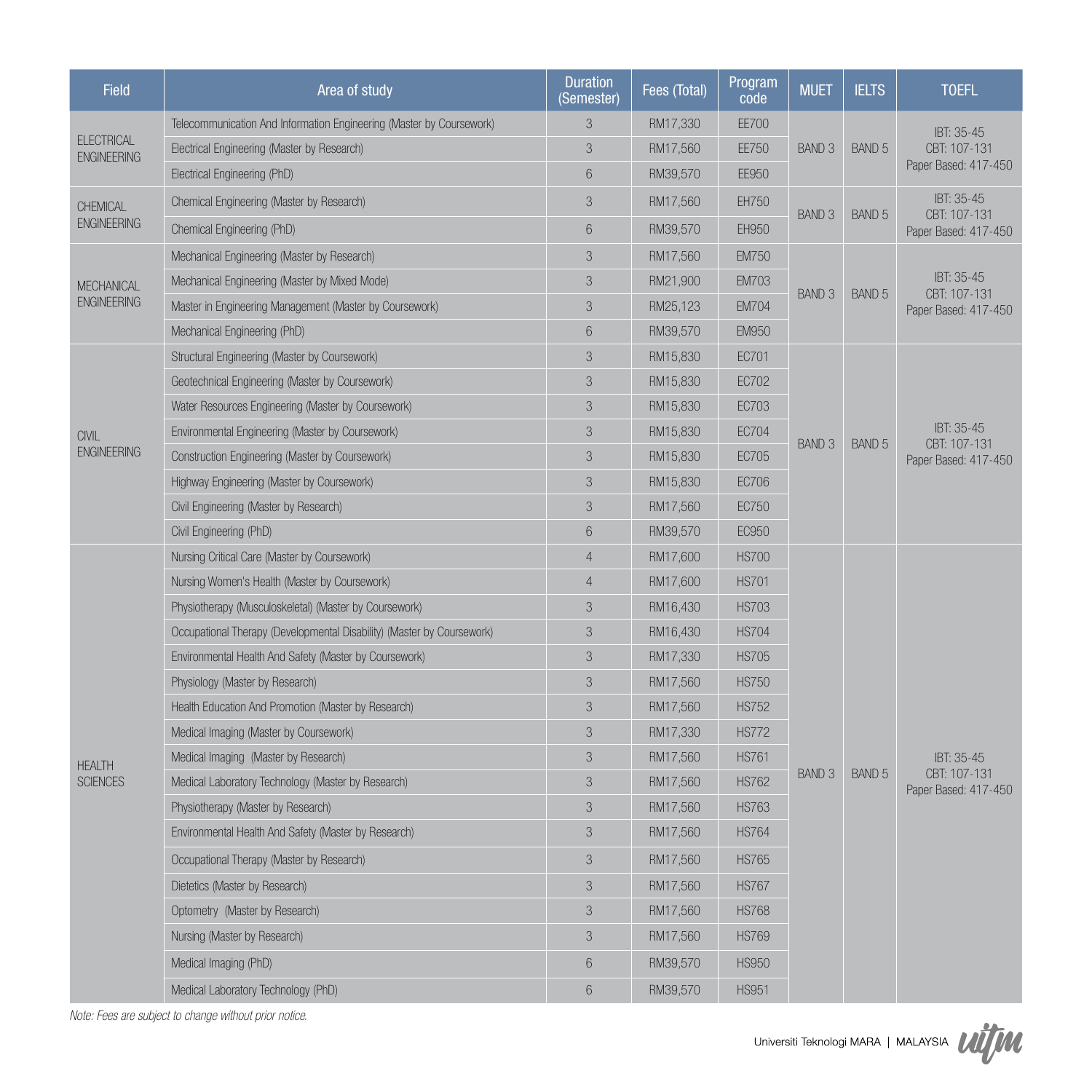| <b>Field</b>          | Area of study                                                   | <b>Duration</b><br>(Semester) | Fees (Total) | Program<br>code | <b>MUET</b>       | <b>IELTS</b>       | <b>TOEFL</b>                                         |
|-----------------------|-----------------------------------------------------------------|-------------------------------|--------------|-----------------|-------------------|--------------------|------------------------------------------------------|
|                       | Optometry (Master by Research                                   | 3                             | RM17,560     | <b>HS768</b>    |                   |                    |                                                      |
|                       | Nursing (Master by Research)                                    | 3                             | RM17,560     | <b>HS769</b>    |                   |                    |                                                      |
|                       | Medical Imaging (PhD)                                           | 6                             | RM39.570     | <b>HS950</b>    |                   |                    | IBT: 35-45<br>CBT: 107-131<br>Paper Based: 417-450   |
|                       | Medical Laboratory Technology (PhD)                             | 6                             | RM39,570     | <b>HS951</b>    |                   |                    |                                                      |
|                       | Physiotherapy (PhD)                                             | 6                             | RM39,570     | <b>HS952</b>    |                   |                    |                                                      |
| <b>HEALTH</b>         | Environmental Health & Safety (PhD)                             | 6                             | RM39,570     | <b>HS953</b>    |                   |                    |                                                      |
| <b>SCIENCES</b>       | Occupational Therapy (PhD)                                      | 6                             | RM39,570     | <b>HS954</b>    | BAND <sub>3</sub> | BAND 5             |                                                      |
|                       | Optometry (PhD)                                                 | 6                             | RM39,570     | <b>HS956</b>    |                   |                    |                                                      |
|                       | Dietetics (PhD)                                                 | 6                             | RM39.570     | <b>HS957</b>    |                   |                    |                                                      |
|                       | Nursing (PhD)                                                   | 6                             | RM39,570     | <b>HS958</b>    |                   |                    |                                                      |
|                       | Physiology (PhD)                                                | 6                             | RM39,570     | <b>HS959</b>    |                   |                    |                                                      |
|                       | Health Education And Promotion (PhD)                            | 6                             | RM39,570     | <b>HS961</b>    |                   |                    |                                                      |
|                       | Internal Medicine (Masters by Coursework)                       | 8                             | RM300,000    | <b>MD771</b>    |                   |                    |                                                      |
|                       | Psychiatry (Master by Coursework)                               | 8                             | RM300,000    | <b>MD772</b>    |                   |                    |                                                      |
|                       | Family Medicine (Master by Coursework)                          | 8                             | RM300,000    | <b>MD773</b>    |                   |                    |                                                      |
|                       | Pathology (Master by Coursework)                                | 8                             | RM300,000    | <b>MD774</b>    |                   |                    | IBT: 60-78<br>CBT: 171-211<br>Paper Based: 498 - 546 |
| <b>MEDICINE</b>       | Medical Ethics And Medical Jurisprudence (Master by Coursework) | 8                             | RM24,320     | <b>MD775</b>    | BAND 4            | BAND 6             |                                                      |
|                       | Master of Public Health (Master by Coursework)                  | $\overline{2}$                | RM14,923     | <b>MD776</b>    |                   |                    |                                                      |
|                       | Medicine (Master by Research)                                   | 3                             | RM17,560     | <b>MD780</b>    |                   |                    |                                                      |
|                       | Medicine (PhD)                                                  | 6                             | RM39,570     | MD990           |                   |                    |                                                      |
|                       | Pharmaceutics (Masters by Research)                             | 3                             | RM17,560     | PH764           |                   |                    |                                                      |
|                       | Pharmacology (Master by Research)                               | 3                             | RM17,560     | PH766           |                   |                    |                                                      |
|                       | Pharmaceutical Chemistry (Master by Research)                   | 3                             | RM17,560     | PH769           |                   |                    |                                                      |
|                       | Clinical Pharmacy (Masters by Research)                         | 3                             | RM17,560     | <b>PH770</b>    |                   |                    |                                                      |
|                       | Clinical Pharmacy (Masters by Coursework)                       | $\overline{2}$                | RM15,260     | PH771           |                   |                    |                                                      |
| PHARMACY              | Pharmacy Practice (Master by Coursework)                        | $\overline{2}$                | RM15,560     | <b>PH772</b>    | <b>BAND 4</b>     | <b>BAND</b>        | IBT: 46-59<br>CBT: 133-169                           |
|                       | Science (Master by Research)                                    | 3                             | RM17,560     | <b>PH780</b>    |                   | 5.5                | Paper Based: 453-496                                 |
|                       | Pharmaceutics (PhD)                                             | 6                             | RM39,570     | PH964           |                   |                    |                                                      |
|                       | Pharmacology (PhD)                                              | 6                             | RM39,570     | PH966           |                   |                    |                                                      |
|                       | Pharmaceutical Chemistry (PhD)                                  | 6                             | RM39,570     | PH969           |                   |                    |                                                      |
|                       | Clinical Pharmacy (PhD)                                         | 6                             | RM39,570     | <b>PH970</b>    |                   |                    |                                                      |
|                       | Pharmacy (PhD)                                                  | 6                             | RM39,570     | <b>PH990</b>    |                   |                    |                                                      |
| <b>SPORT</b>          | Sport Science And Recreation (Master by Research)               | 3                             | RM17,560     | <b>SR750</b>    | <b>BAND 3</b>     |                    | IBT: 46-59                                           |
| <b>SCIENCES &amp;</b> | Sports Science (Master by Coursework)                           | 3                             | RM15,830     | <b>SR770</b>    |                   | <b>BAND</b><br>5.5 | CBT: 133-169                                         |
| <b>RECREATION</b>     | Sport Science And Recreation (PhD)                              | 6                             | RM39,570     | <b>SR950</b>    | <b>BAND 4</b>     |                    | Paper Based: 453-496                                 |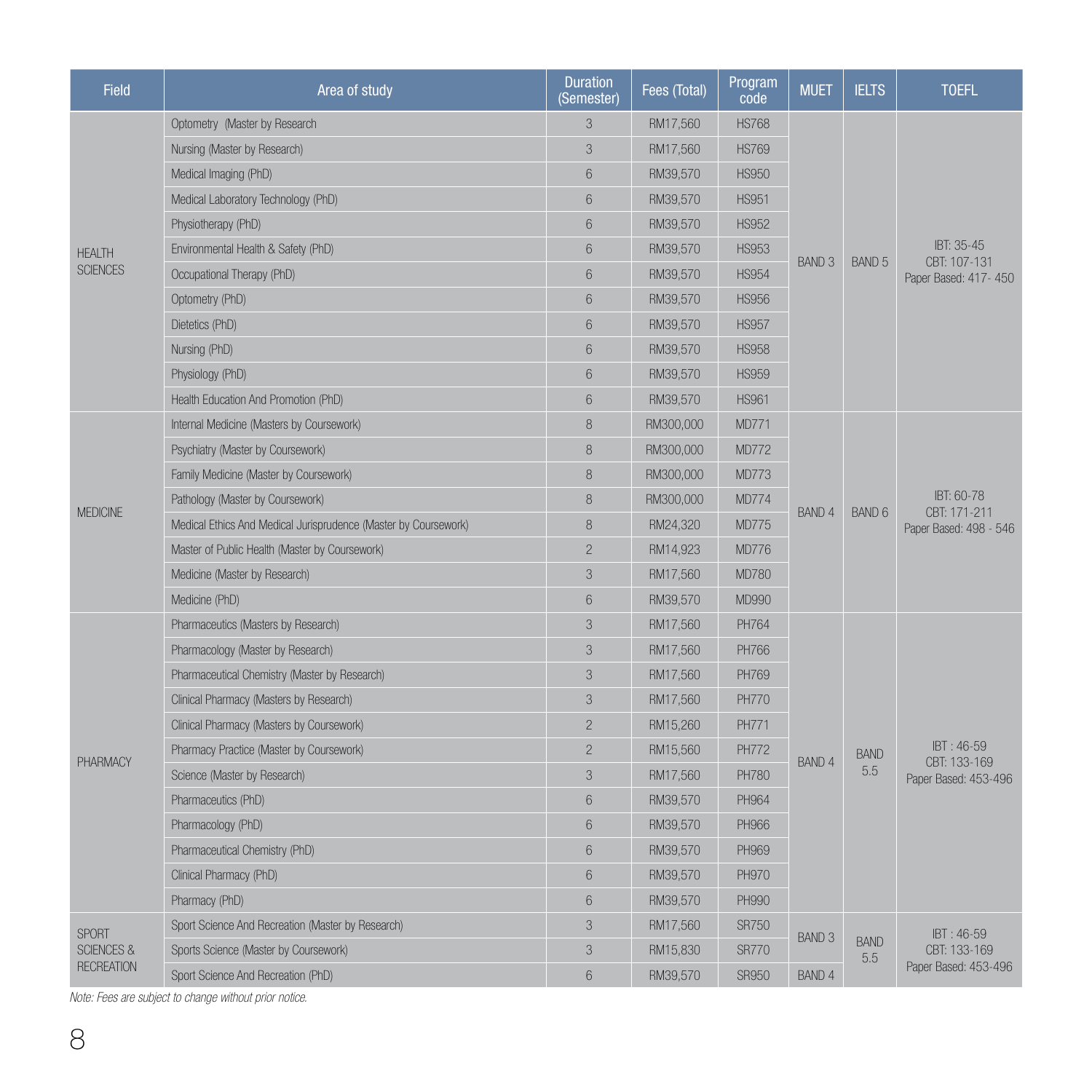## Social Science & Humanities

| <b>Field</b>                                                          | Area of study                                                     | <b>Duration</b><br>(Semester) | <b>Fees</b><br>(Total) | Program<br>code | <b>MUET</b>                                                                                                                                   | <b>IELTS</b>      | <b>TOEFL</b>                                       |
|-----------------------------------------------------------------------|-------------------------------------------------------------------|-------------------------------|------------------------|-----------------|-----------------------------------------------------------------------------------------------------------------------------------------------|-------------------|----------------------------------------------------|
|                                                                       | History Of Arts And Cultural Management (Master by Coursework)    | 3                             | RM12,830               | AD701           |                                                                                                                                               |                   |                                                    |
|                                                                       | Fine Arts And Technology (Master by Coursework)                   | 3                             | RM12,830               | AD702           |                                                                                                                                               |                   |                                                    |
| <b>ART &amp; DESIGN</b>                                               | Visual Communication And New Media (Master by Coursework)         | 3                             | RM12,830               | AD703           | <b>BAND 3</b>                                                                                                                                 | BAND <sub>5</sub> | IBT: 35-45<br>CBT: 107-131                         |
|                                                                       | Design Technology (Master by Coursework)                          | 3                             | RM12.830               | AD704           |                                                                                                                                               |                   | Paper Based: 417-450                               |
|                                                                       | Arts And Design (Master by Research)                              | 3                             | RM13.060               | AD750           |                                                                                                                                               |                   |                                                    |
|                                                                       | Arts And Design (PhD)                                             | 6                             | RM27,570               | AD950           |                                                                                                                                               |                   |                                                    |
|                                                                       | International Relation & Diplomacy (Master by Coursework)         | 3                             | RM24,330               | AM701           |                                                                                                                                               |                   |                                                    |
| <b>SCIENCE</b><br><b>ADMINISTRATIVE &amp;</b>                         | Administrative Science (Executive Master by Coursework)           | 3                             | RM24,330               | AM770           | <b>BAND 3</b>                                                                                                                                 | BAND 5            | IBT: 35-45<br>CBT: 107-131                         |
| POLICY STUDIES                                                        | Administrative Science (Master by Research)                       | 3                             | RM13,060               | AM780           |                                                                                                                                               |                   | Paper Based: 417-450                               |
|                                                                       | Administrative Science (PhD)                                      | 6                             | RM27,570               | AM990           |                                                                                                                                               |                   |                                                    |
|                                                                       | Visual Arts Education (Master by Coursework)                      | 3                             | RM13,280               | ED702           |                                                                                                                                               |                   |                                                    |
|                                                                       | Educational Management And Leadership (Master by Coursework)      | 3                             | RM13,280               | ED705           |                                                                                                                                               |                   | IBT: 35-45                                         |
|                                                                       | Master of Science In Mathematics Education (Master by Coursework) | 3                             | RM13.280               | <b>ED706</b>    | <b>BAND 3</b>                                                                                                                                 | BAND 5            | CBT: 107-131                                       |
| <b>EDUCATION</b>                                                      | Education (Master by Research)                                    | 3                             | RM13.060               | <b>FD750</b>    |                                                                                                                                               |                   | Paper Based: 417-450                               |
|                                                                       | Education (PhD)                                                   | 6                             | RM27,320               | <b>FD950</b>    |                                                                                                                                               |                   |                                                    |
|                                                                       | Teaching English As A Second Language (Master by Coursework)      | 3                             | RM13,280               | <b>ED770</b>    | <b>BAND 4</b>                                                                                                                                 | <b>BAND 5.5</b>   | IBT: 46-59<br>CBT: 133-169<br>Paper based: 453-496 |
| FILM, THEATRE &                                                       | Artistic And Creative Technology (Master by Research)             | 3                             | RM13,060               | FF750           |                                                                                                                                               |                   | IBT: 35-45                                         |
| <b>ANIMATION</b>                                                      | Philosophy (Artistic And Creative Technology) (PhD)               | 6                             | RM27.570               | FF950           | <b>BAND 3</b>                                                                                                                                 | BAND 5            | CBT: 107-131<br>Paper Based: 417-450               |
|                                                                       | Contemporary Islamic Studies (Master by Research)                 | 3                             | RM13,060               | <b>IC780</b>    | MUET Band 3                                                                                                                                   |                   |                                                    |
| ACADEMY OF<br><b>CONTEMPORARY</b><br><b>ISLAMIC STUDIES</b><br>(ACIS) | Contemporary Islamic Studies (PhD)                                | 6                             | RM27,570               | <b>IC990</b>    | Students from Brunei,<br>Thailand or Malay<br>ethnic or student write<br>thesis in Malay will be<br>exempted from thes<br>English requirement | BAND 5            | IBT: 35-45<br>CBT: 107-131<br>Paper Based: 417-450 |
|                                                                       | Law (Master by Coursework)                                        | $\mathbf{2}$                  | RM11,660               | <b>LW700</b>    |                                                                                                                                               |                   |                                                    |
| LAW                                                                   | Enforcement Law (Master by Coursework)                            | 3                             | RM12.830               | <b>LW707</b>    | <b>BAND 4</b>                                                                                                                                 | <b>BAND 6</b>     | IBT: 60-78<br>CBT: 171-211                         |
|                                                                       | Law (Master by Research)                                          | 3                             | RM13,060               | LW751           |                                                                                                                                               |                   | Paper Based: 498 - 546                             |
|                                                                       | Law (PhD)                                                         | 6                             | RM27.570               | LW951           |                                                                                                                                               |                   |                                                    |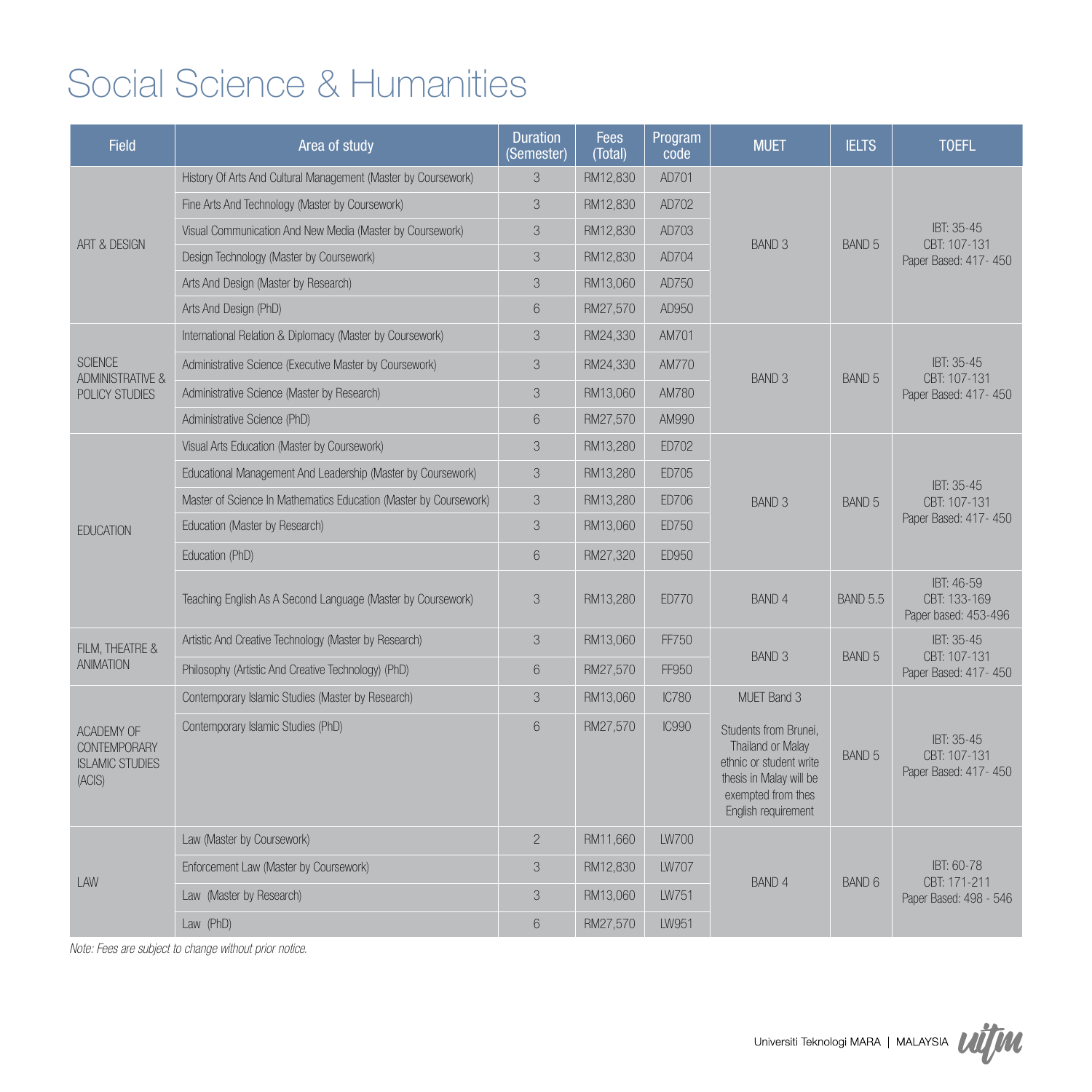| <b>Field</b>                        | Area of study                                                        | <b>Duration</b><br>(Semester) | <b>Fees</b><br>(Total) | Program<br>code | <b>MUET</b>                                                                                                                                                     | <b>IELTS</b>      | <b>TOEFL</b>                                             |
|-------------------------------------|----------------------------------------------------------------------|-------------------------------|------------------------|-----------------|-----------------------------------------------------------------------------------------------------------------------------------------------------------------|-------------------|----------------------------------------------------------|
|                                     | Applied Language Studies (Master by Research)                        | 3                             | RM13.060               | LG750           | MUET Band 3<br>International students                                                                                                                           |                   |                                                          |
|                                     | Master of Professional Communication (Master by Coursework)          | 3                             | RM13.055               | LG701           | who are majoring in                                                                                                                                             |                   |                                                          |
|                                     | Master of Language Studies (Master by Coursework)                    | 3                             | RM13.055               | <b>LG702</b>    | another language are<br>required to achieve a                                                                                                                   |                   | IBT: 35-45<br>CBT: 107-131                               |
|                                     | Philosophy (Applied Language Studies) (PhD)                          | 6                             | RM27.570               | LG950           | minimum score of IELTS<br>5.0 OR MUET Band 3                                                                                                                    | <b>BAND 5</b>     | Paper Based: 417-450                                     |
| ACADEMY OF<br>LANGUAGE              |                                                                      |                               |                        |                 | OR its equivalent.<br>0 <sub>R</sub>                                                                                                                            | <b>OR</b>         | OR                                                       |
| <b>STUDIES</b>                      |                                                                      |                               |                        |                 | MUFT Band 4<br>International students<br>majoring in English are<br>required to achieve a<br>minimum score of IELTS<br>6.0 OR MUET Band 4<br>OR its equivalent. | BAND 6            | IBT: 60-78<br>$CBT: 171 - 211$<br>Paper based: 498 - 546 |
|                                     | Arts In Media And Information Warfare Studies (Master by Coursework) | $\overline{2}$                | RM12.830               | MC701           |                                                                                                                                                                 |                   |                                                          |
|                                     | Master of Journalism (Master by Mixed-Mode)                          | 3                             | RM12,830               | <b>MC702</b>    |                                                                                                                                                                 |                   |                                                          |
| <b>MASS</b><br><b>COMMUNICATION</b> | Mass Communication (Master by Coursework)                            | 3                             | RM13.280               | <b>MC770</b>    | <b>BAND 4</b>                                                                                                                                                   | <b>BAND 5.5</b>   | IBT: 46-59<br>CBT: 133-169                               |
| & MEDIA STUDIES                     | Arts Communication And Media Studies (Master by Research)            | 3                             | RM13.060               | MC750           |                                                                                                                                                                 |                   | Paper Based: 453-496                                     |
|                                     | Communication And Media Studies (PhD)                                | 6                             | RM27,570               | MC950           |                                                                                                                                                                 |                   |                                                          |
|                                     | Media And Information Warfare Studies (PhD)                          | 6                             | RM27,570               | MC991           |                                                                                                                                                                 |                   |                                                          |
|                                     | Music Education (Master by Coursework)                               | 3                             | RM12,830               | <b>MU770</b>    |                                                                                                                                                                 |                   | IBT: 21-27                                               |
| <b>MUSIC</b>                        | Music (Master by Research)                                           | 3                             | RM13.060               | MU750           | BAND <sub>2</sub>                                                                                                                                               | BAND <sub>3</sub> | CBT: 67-85<br>Paper Based: 353-383                       |
|                                     | Philosophy (Music) (PhD)                                             | 6                             | RM27,570               | MU950           | BAND <sub>3</sub>                                                                                                                                               | <b>BAND 5</b>     | IBT: 35-45<br>CBT: 107-131<br>Paper Based: 417-450       |

# Business & Management

| <b>Field</b>                              | Area of study                                                      | <b>Duration</b><br>(Semester) | <b>Fees</b><br>(Total) | Program<br>code | <b>MUET</b> | <b>IELTS</b>    | <b>TOEFL</b>                                         |
|-------------------------------------------|--------------------------------------------------------------------|-------------------------------|------------------------|-----------------|-------------|-----------------|------------------------------------------------------|
|                                           | Accountancy (Master by Coursework)                                 | 3                             | RM13.280               | AC700           |             |                 | $IBT: 46-59$<br>CBT: 133-169<br>Paper Based: 453-496 |
|                                           | Forensic Accounting & Financial Criminology (Master by Coursework) | 3                             | RM13.280               | AC703           |             |                 |                                                      |
| <b>ACCOUNTANCY</b>                        | Strategic Management Accounting (Master by Coursework)             | 3                             | RM16.730               | AC704           | BAND 4      | <b>BAND 5.5</b> |                                                      |
|                                           | Accountancy (Master by Research)                                   | 3                             | RM13.060               | AC750           |             |                 |                                                      |
|                                           | Accountancy (PhD)                                                  | 6                             | RM27.570               | AC950           |             |                 |                                                      |
|                                           | Islamic Finance & MUAMALAT (Master by Research)                    | 3                             | RM13.060               | AR751           |             |                 | IBT: 46-59                                           |
|                                           | Financial Criminology (Master by Research)                         | 3                             | RM13.060               | AR752           |             |                 |                                                      |
| ACCOUNTING                                | Islamic Finance & MUAMALAT (PhD)                                   | 6                             | RM27,570               | AR951           | BAND 4      | <b>BAND 5.5</b> |                                                      |
| <b>RESEARCH</b><br><b>INSTITUTE (ARI)</b> | Islamic Finance & MUAMALAT (PhD) (with GOT Modules)                | 6                             | RM42,000               |                 |             |                 | CBT: 133-169<br>Paper Based: 453-496                 |
|                                           | Financial Criminology (PhD)                                        | 6                             | RM27.570               |                 |             |                 |                                                      |
|                                           | Financial Criminology (PhD) (with GOT Modules)                     | 6                             | RM42.000               | AR952           |             |                 |                                                      |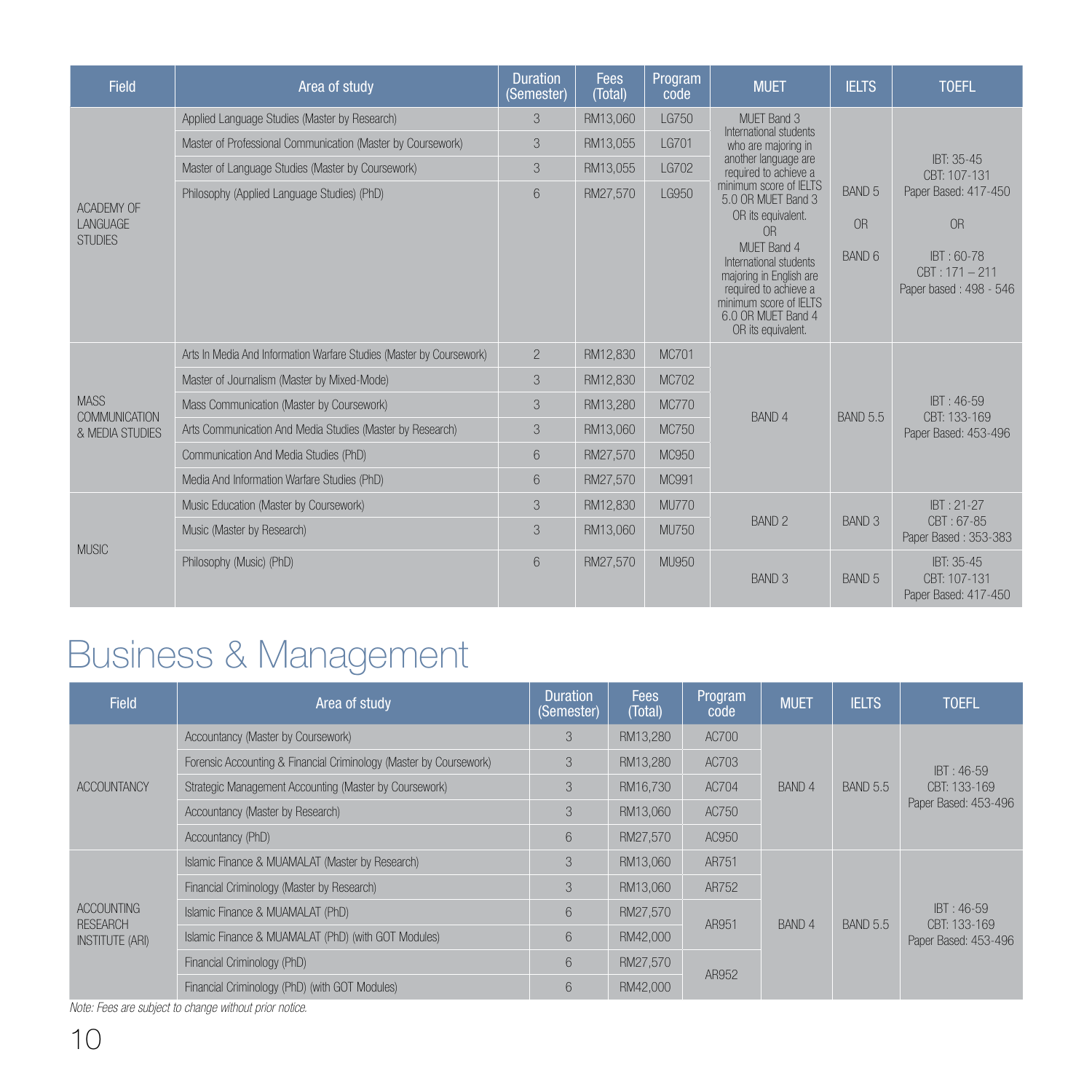| <b>Field</b>                               | Area of study                                                            | <b>Duration</b><br>(Semester)                                  | <b>Fees</b><br>(Total) | Program<br>code | <b>MUET</b>   | <b>IELTS</b>      | <b>TOEFL</b>               |
|--------------------------------------------|--------------------------------------------------------------------------|----------------------------------------------------------------|------------------------|-----------------|---------------|-------------------|----------------------------|
|                                            | Business Administration (MBA) (Master by Coursework)                     | 3                                                              | RM40,000               | AA700           |               |                   | IBT: 46-59<br>CBT: 133-169 |
| ARSHAD AYUB                                | Islamic Banking & Finance (Master by Coursework) For Non-Prepatory Class | 3                                                              | RM32,000               | AA706           |               |                   |                            |
| <b>GRADUATE</b><br><b>BUSINESS SCHOOL</b>  | Islamic Banking & Finance (Master by Coursework) Prepatory Class         | $\overline{4}$                                                 | RM42,000               |                 | <b>BAND 4</b> | <b>BAND 5.5</b>   |                            |
| (AAGBS)                                    | Business Administration (DBA) (PhD)                                      | 6                                                              | RM46,000               | AA901           |               |                   | Paper Based: 453-496       |
|                                            | Business Management (PhD Mixed-Mode                                      | 6                                                              | RM43,000               | AA995           |               |                   |                            |
|                                            | Customer Service Management (Master by Coursework)                       | 3                                                              | RM12,830               | <b>BA734</b>    |               |                   |                            |
|                                            | Business Management (Master by Research)                                 | 3                                                              | RM13.060               | <b>BA750</b>    |               |                   |                            |
|                                            | Business Economics (Master by Coursework)                                | 3                                                              | RM17,330               | <b>BA774</b>    |               |                   | IBT: 35-45<br>CBT: 107-131 |
| <b>BUSINESS &amp;</b><br><b>MANAGEMENT</b> | Office Systems Management (Master by Coursework)                         | 3                                                              | RM12,830               | <b>BA775</b>    | <b>BAND 3</b> | BAND 5            |                            |
|                                            | Human Resource Management (Master by Mixed Mode)                         | 3                                                              | RM27,830               | <b>BA707</b>    |               |                   | Paper Based: 417-450       |
|                                            | Business Management (PhD)                                                | 6<br>RM27,570<br><b>BA950</b><br>6<br>RM27,740<br><b>BA992</b> |                        |                 |               |                   |                            |
|                                            | Office Systems Management (PhD)                                          |                                                                |                        |                 |               |                   |                            |
|                                            | Gastronomy (Master by Coursework)                                        | 3                                                              | RM13,055               | <b>HM705</b>    |               |                   | IBT: 35-45<br>CBT: 107-131 |
|                                            | Hotel Management (Master by Research)                                    | 3                                                              | RM13,060               | <b>HM750</b>    |               |                   |                            |
|                                            | Tourism Management (Master by Coursework)                                | 3                                                              | RM12,830               | <b>HM771</b>    |               | BAND 5            |                            |
| <b>HOTEL &amp; TOURISM</b>                 | Tourism Management (Master by Research)                                  | 3                                                              | RM13.060               | <b>HM751</b>    | <b>BAND 3</b> |                   |                            |
| <b>MANAGEMENT</b>                          | Foodservice Management (Master by Coursework)                            | 3                                                              | RM12.830               | <b>HM772</b>    |               |                   | Paper Based: 417-450       |
|                                            | Foodservice Management (Master by Research)                              | 3                                                              | RM13,060               | <b>HM752</b>    |               |                   |                            |
|                                            | Hospitality Management (Master by Coursework)                            | 3                                                              | RM12.830               | <b>HM770</b>    |               |                   |                            |
|                                            | Hotel And Tourism Management (PhD)                                       | 6                                                              | RM27,570               | <b>HM950</b>    |               |                   |                            |
|                                            | Knowledge Management (Master by Coursework)                              | 3                                                              | RM12.830               | <b>IM701</b>    |               |                   |                            |
|                                            | Information Management (Master by Coursework)                            | 3                                                              | RM12.830               | <b>IM770</b>    |               |                   |                            |
|                                            | Information Management (Master by Research)                              | 3                                                              | RM13,060               | <b>IM750</b>    |               |                   | IBT: 35-45                 |
| <b>INFORMATION</b><br><b>MANAGEMENT</b>    | Library Science (Master by Coursework)                                   | 3                                                              | RM12.830               | <b>IM772</b>    | <b>BAND 3</b> | BAND <sub>5</sub> | CBT: 107-131               |
|                                            | Science In Records And Documents Management (Master by Coursework)       | 3                                                              | RM12.830               | <b>IM773</b>    |               |                   | Paper Based: 417-450       |
|                                            | Information System Management (Master by Research)                       | 3                                                              | RM12.830               | <b>IM775</b>    |               |                   |                            |
|                                            | Information Management (PhD)                                             | 6                                                              | RM27,570               | <b>IM950</b>    |               |                   |                            |

## Centre of Excellence (Coe)

| <b>Field</b>          | Area of study                                | <b>Duration</b><br>(Semester) | Fees<br>(Total) | Program<br>code | <b>MUET</b>   | <b>IELTS</b>      | <b>TOEFL</b>                         |
|-----------------------|----------------------------------------------|-------------------------------|-----------------|-----------------|---------------|-------------------|--------------------------------------|
| MALAYSIA INSTITUTE OF | Transport And Logistics (Master by Research) |                               | RM13.060        | LT780           |               |                   | IBT: 35-45                           |
| TRANSPORT (MITRANS)   | Transport And Logistics (PhD)                |                               | RM27.570        | LT990           | <b>BAND 3</b> | BAND <sub>5</sub> | CBT: 107-131<br>Paper Based: 417-450 |

*Note: Fees are subject to change without prior notice.*

*\* Coursework: Overall Programme Fee includes registration fee & convocation fee*

*\*\* Research: Overall Programme Fee includes registration fee, convocation fee, thesis fee*